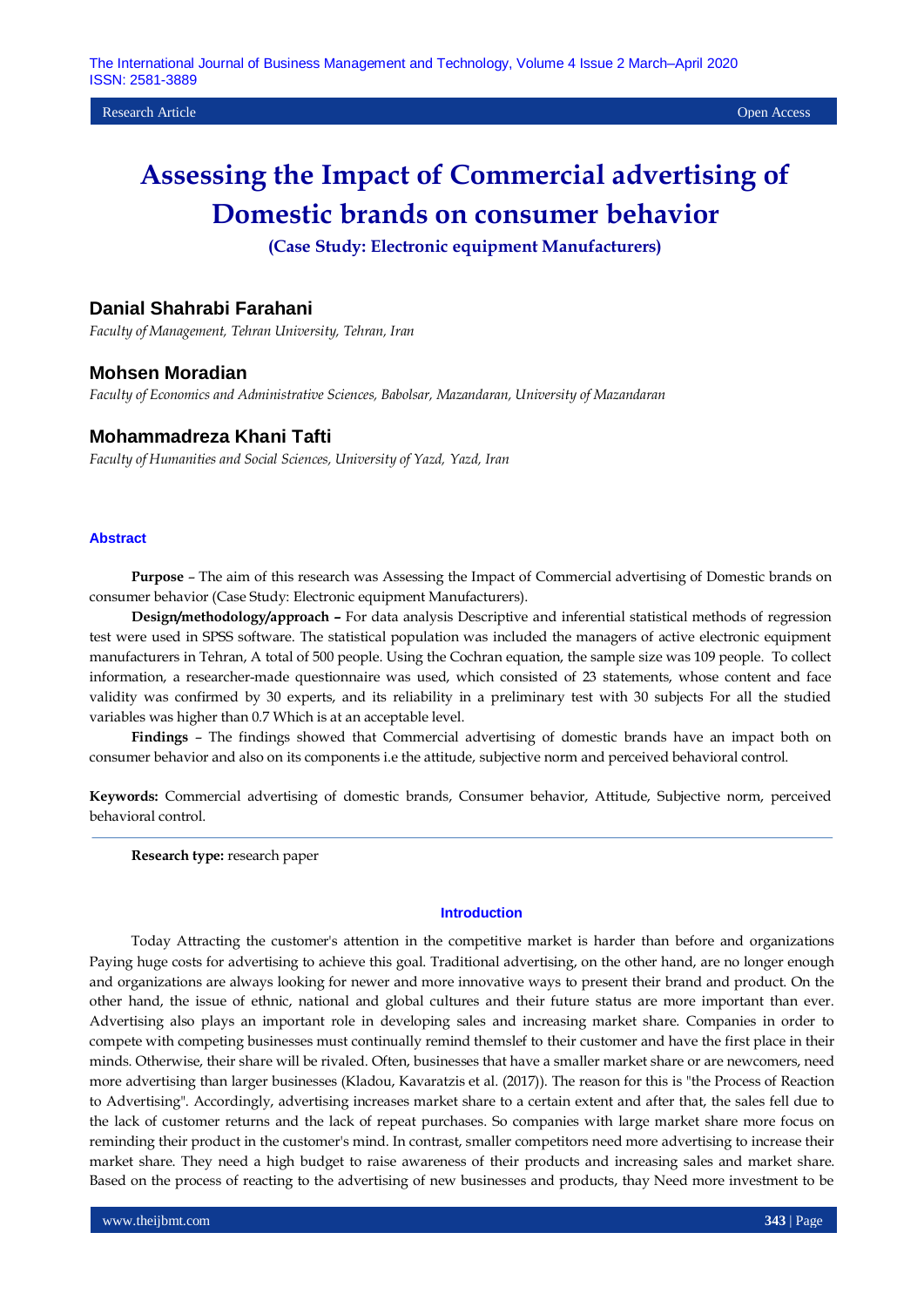seen in the target market and maintaining this situation to realize the purchase. Sometimes it is necessary that advertising go beyond The rules and character of your product and the category in which it fits. Advertising must be inherent in nature to attract everyone to itself. As a result, it has a significant impact on customer awareness. Advertising is a means by which Customers become aware of inventions and innovations (Mpinganjira and Maduku (2019); Pnevmatikos, Vardar et al. (2018)).

On the other hand, public perception is that consumer behavior, is how to buy goods and services by individuals, But in reality, consumer behavior is more than buying goods and services by individuals. In general, consumer behavior is defined as: The final decision of the consumer, taking into account acquisition, consumption and getting rid of the goods, services, time and opinions of the various decision making sectors over a period of time. Consumer behavior is not just about buying goods, but it also includes the use of services, activities and beliefs. Activities such as traveling, going to dentistry, enrolling for classes, and so on, are All part of the consumer behavior. That's why consumer behavior, include goods, services, activities and beliefs and marketing efforts to meet the needs of individuals is called the offer (Chaney, Hosany et al. (2018)).

Although the purchase mode is very important for marketers, but consumer behavior does not only include purchases. Consumer behavior includes three activity of acquisition, Consumption and Getting rid. Acquisition refers to the process whereby a person obtains an offer. Consumption is only a one way to acquisition and obtaining a good, Cases Such as Borrowing, bartering, leasing etc are other ways that a person can acquire goods and services. Consumption is the process through which a person uses a product or service. Despite the fact that most researches on consumer behavior has studied acquiring, Consumption is the core of consumer behavior and it is important for the following reasons (Coelho, Rita et al. (2018)):

• First, the consumer of a good conveys an implicit symbolic message to others. For example, Use of a special car, the type of person's cover, Type of recreational activities, all can induce the character of person to others.

• Second, consumption can affect other people's behaviors. For example, transferring the negative experience of a consumer to others is a Factor that affects Buying or consumption of an offer from them.

Ultimately getting rid is a process in which the person gets rid of the offer he has previously acquired. Getting rid is not only involves throwing away an offer, But the exchange of an offer with another offer, Give the offer to other people, changing the Function of offer all are methods that A consumer Gets rid of his acquired goods and services (Bell and Buchner (2018)).

Consumer behavior includes Acquiring, consumption and getting rid as a dynamic sequence in a specific time period. This time period can include a few hours, days, weeks, months or even several years. Consumer behavior does not necessarily reflect the behavior of a particular person. Decision about buying a car, going to a particular restaurant, rental of housing are behaviors that can include a group of friends, a number of colleagues, or all family members. In addition, people can have several roles during doing a consumer behavior (Davvetas and Diamantopoulos (2017)).

For example, in buying a car, one or more family members may act as collectors of information, While the same person or people can also take on the role of consumer or buyer in this process. Consumer behavior includes Understand and identify the reason, location, time, quality, duration and frequency of purchase, Acquiring, consuming and getting rid of an offer. Consumers should decide on acquiring, consuming and getting rid of a product or service (Cartwright, McCormick et al. (2016), (Zenetti and Klapper 2016)). They may Save their Additional income or decide to buy housing or to throw away a good. In some cases, the decision about Acquiring, consuming and getting rid is related with consumer concern. For example, an exploratory study in eight countries showed that Getting rid of mobile phones has been relevant with the risk of brain tumors. Social, psychological, economic and other concerns can all encourage the consumer to make a decision about acquiring, consuming and getting rid of an offer (Zenetti and Klapper 2016)).

But achieving a competitive advantage in today's world, will not be achieved only by relying on the functional features of goods and services. But also in the present age, brand as a most valuable asset of a company is a distinctive feature of a business company from its rivals. Brand value develops in loyalty, Positive perceptions, Ability to attract new customers, Demanding higher prices, Ease of entry into the new market and preventing the entry of new rivals (Khalifa and Shukla (2017)). Part of the value of a brand is due to its help in entering new products and Brand development is one of the most commonly used branding strategies. To accelerate the movement and changing the consumption goods, more than 85 percent of the introduction of new products, are Brand development. Brand development, is introduction of new products, under the existing brand name and has been developed as a popular strategy since the 1980s. Brand development Affect the Original brand value and Company name, and consumer familiarity with the original brand can help in entering a new product and rapidly expanding it into newly formed market segments. Brand development strategy and extension of consumer choice to different products is doing with the aim of increasing loyalty customers, saving in time and cost of advertising and ultimately generate wealth and value added And that's why it has become one of the most popular ways of acquiring the growth (Torelli and Rodas (2017)).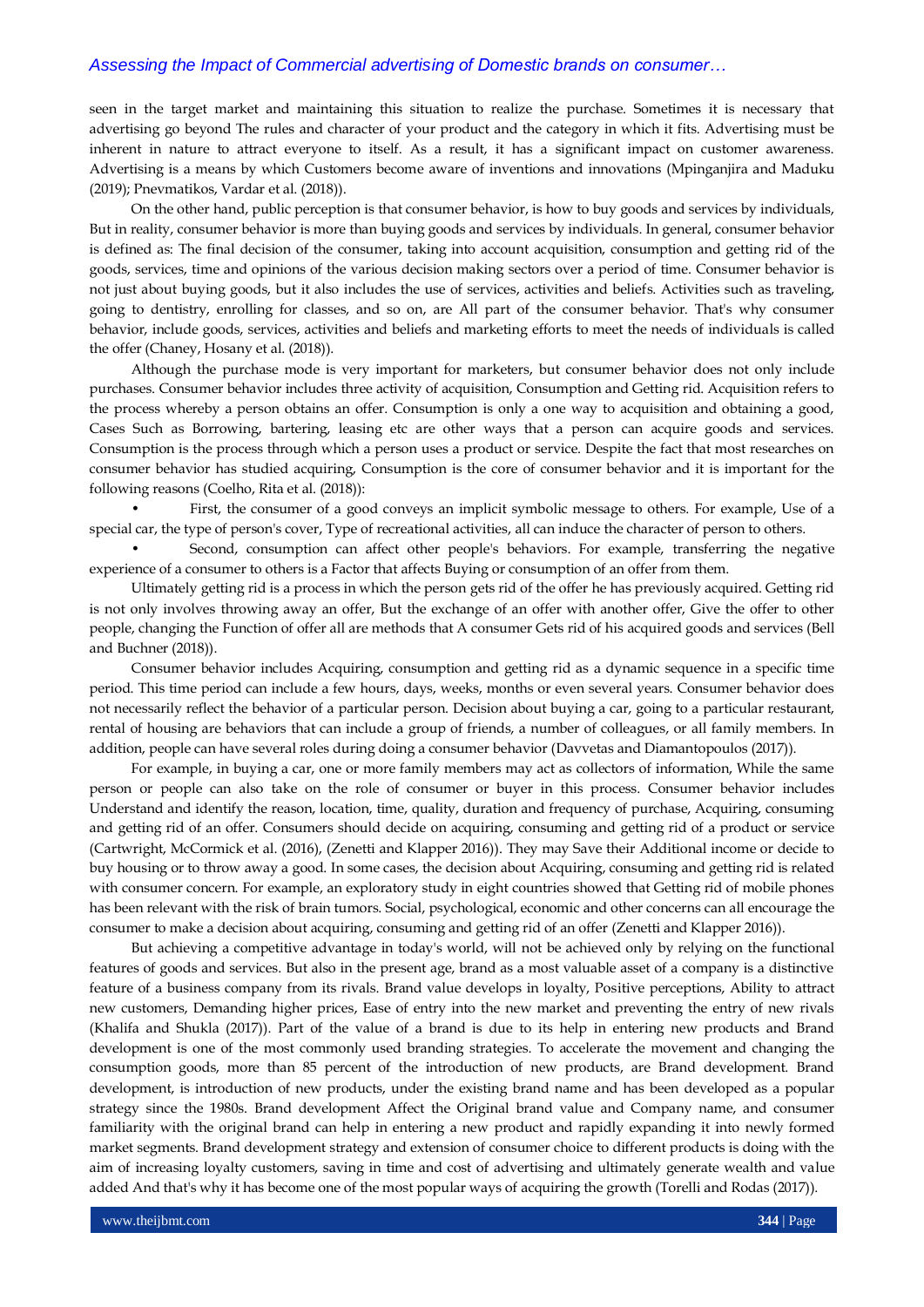Although brand development helps to create consumer acceptance of a new product, through linking new product with a well-known brand name, but the inappropriate use of this strategy may led to the failure of new product. For example, there may be associations about the original product that wouldn't be compatible with the new product. Therefore, the use of this strategy may harm both the new product and the brand. In addition, the new product category May not fit with the original product category and this disproportionate causes the Failure of new product. But companies to reduce the risk of destroying their brand image, use advertising to raise awareness of their customers and creating loyalty in them towards the brand. Advertising has always been one of the most important communication tools in marketing activities and Plays a vital role and create a good brand image in the minds of customers. According to Crocker, Marketing communications and promotional activities are very important in creating value and developing brands (Mantovani, de Andrade et al. (2017)).

Many researchers believe that advertising has a positive relationship with brand development. Because advertising and promotional activities can create a strong and desirable relationship between brand and customer memory and create positive feelings and judgments about the development of a brand in the minds of the customer. When customers are exposed to the extensive and continuous advertising of a brand, Unconsciously the Sense of trust forms in them. But all these desirable effects depend both on the amount of investment and the kind of message that is being transmitted. Previous research results show that Advertising penetration can be beneficial on the attitude and behavior of the customer because commercials advertising instead of sale Advertising, Encourage customers to try out existing brands. Therefore, existing a proper relationship of company with customers as well as widespread investment in Advertising activities and the creation of affiliate marketing Not only will increase the brand value, But also significantly affect the process of decision making and consumer behavior (Chovanová, Korshunov et al. (2015)).

Therefore, given the importance of protecting domestic goods as well as the impact of marketing activities as the most important activity of the organization to maintain and protect its brand and products, this research attempts to answer this question that does Commercial advertising of Domestic brands affect the consumer behavior of Electronic Equipment Manufacturers?

#### **I. Theoretical background**

## **1-1. Advertising**

A tool that can be used to implement a social marketing process, is using from the power of advertising. The purpose of the advertisings was to create a long term brand and it is an indirect way to change the direction of customers toward Advertised products or services which is done by awareness about the product or service by visualizing the desired memories. One of the biggest benefits of advertising is the Ability to communicate with a large number of people at a single time. For example, in a form of mass media, a specific sponsor, paide the cost of advertising and basically in the mass (radio and television) and print (magazines and newspapers) media are being used Which naturally does not cause direct feedback from the target market. A number of organizations use advertisements as the dominant communication option. Selecting the right media and advertising messages that are consistent with the goals of communication is important in any marketing communication strategy (Amrouche and Yan (2017)).

Most advertising messages reflect a set of advantages or benefits of a product or service. Message coordination between different activities should be considered. These activities include: Content (what to say), Structure (logically how to say it), Shape (symbolically how it be) and the source (how to present it; or who is the spokesperson of the message / media). Any advertising message In order to attract the audience to the content should use a special gravity. An attraction to attract the attention of dedicated users affects people's feelings which led to outbreak of behavior about the product or service. Advertising attractions related to consumer motivation, talk about the wants, needs and stimulating their interest. Various advertising attractions are available and are precisely related to the style used to transmit the message. Advertising Attractions May be widely categorized as the informational or logical attractions and emotional attractions (Black and Veloutsou (2017)).

## **1-2. Brand**

Various definitions of the brand are provided, and there are different approaches to these definitions. Some definitions are from a consumer point of view; some aspects are from the company's point of view and even some of the others are described in terms of the purpose they pursue. For a long time, the brand was considered only as part of a physical product and most brand definitions, Interpreted the brand as a word, name or mark. Today, Brand is something that goes beyond these issues. A brand is a collection of promises and commitments and refers to trust, stability and constancy, and a defined set of expectations (Boerman and Kruikemeier (2016)). This set of promises and commitments include Characteristics and the features that a buyer buys and its result is His satisfaction. The features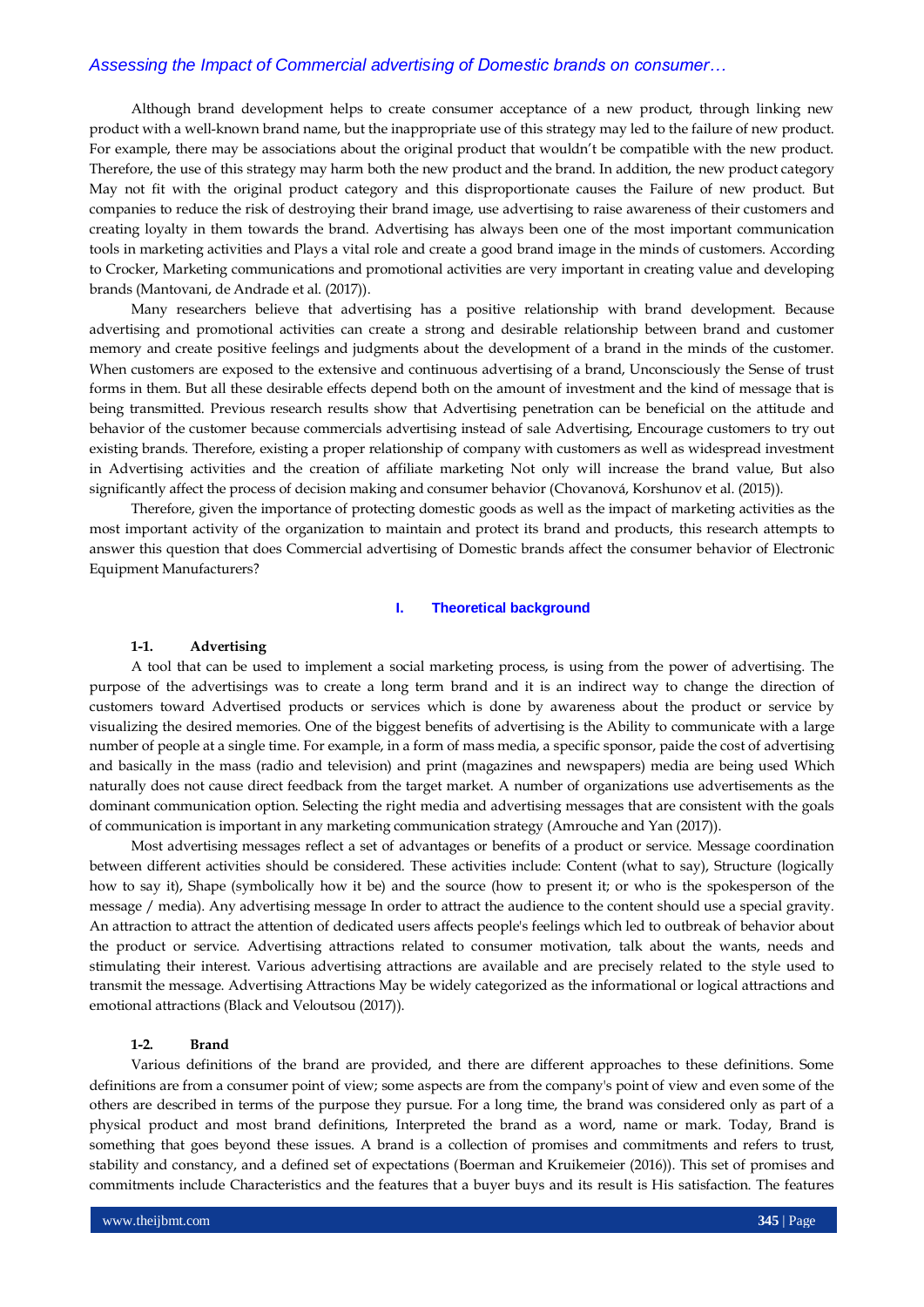that make up a brand may be real or unrealistic, rational or emotional, tangible or invisible. However, a consumer may have no connection with a product or service but he can have some kind of relationship with the brand and its features. This relationship with the brand and its characteristics is influenced by customer perceptions and is completely mental and this relationship is the guarantor of long-term business relationship and customer buying behavior. In fact, consumers' perception of brand, whether true or false; is the basis for their decision to buy a brand. If a brand is constantly perceived as a provider of high quality standards, is considered Valuable and strong. Therefore, understanding why the authors, do not consider the Brand as a something much more or less than the set of people's mental relationships, here is determined. Strong brands in the world have a unique place in the minds of consumers and these positions almost for all people around the world are interpreted in the same way. For example, when you think of the FedEx brand, "Guaranteed Carriage" comes to your mind or when you think of Volvo, "Guaranteed Security" comes to your mind. If a product is produced for a specific function and exists in the outside world, Brand is, in fact, a meaning and concept beyond this function and is in the minds of people (Huang, Dawes et al. (2017)).

## **1-3. Consumer behavior**

Many authors believe that the study of consumer behavior is deeply influenced by the science of psychology. On the other hand, sociologists emphasize the study of social groups in the field of consumer behavior. So theories can well help in Identifying individual characteristics, beliefs and values which are related to different health and consumption behaviors and may be changeable. Therefore, in order to understand consumer behavior, the planned behavior theory is used which is a psychosocial theory. This theory includes a study of attitudes which forms the basis of the science of psychology, And also includes groups that affect consumer behavior which is the basis of the science of sociologic. Planned Behavior Theory is based on this principle that People make reasonable and rational decisions based on accessible information (Kuvykaite and Piligrimiene (2014)).

The cornerstone of this theory is based on the assumption that the person's behavior is influenced by the individual's intention to do that. On the other hand, the intention of the person is influenced by two factors: 1) Individual motivation against behavior and 2) mental norms. The theory of planned behavior, is an attempt to explain the behaviors that does not occur entirely on purpose. Therefore, the theory of planned behavior, In addition to the two previous factors that were mentioned in the theory of reasonable behavior, adds another variable that is called Control of Planned Behavior (Huang, Dawes et al. (2017)).

### **1-3-1. Attitude**

Attitude about a behavior is defined as a positive or negative feeling associated with behavior. Based on the theory of rational behavior theory, Attitude about a behavior is determined by individual's beliefs, the consequences of the behavior and the individual's assessment of these consequences. In other words, the attitude Points out to the Incompatible firm beliefs of a Person About doing behavior. Jin and Kang (2011) in their study of Chinese consumers concluded that the Attitudes have been the most important and best predictor of Chinese consumer purchasing intentions for foreign goods (clothing). Another study by Son and Jane (2013) also approved the impact of Indian consumers' attitudes towards the purchase of foreign branded goods. Many studies have been done in the past that showed a significant influence of attitude on consumer purchase intentions (Romaniuk and Nenycz-Thiel (2013)).

#### **1-3-2. Subjective norm**

The subjective norm is defined as the perception and imagination of the confirmation or disapproval of his behavior by others. In other words, subjective norm refers to the impact of influential individuals (reference groups) on one's behavior and performance. Influential individuals can include family members, friends, co-workers, and affiliates. Kim and Carpeva (2010), studying on a group of American students observed a direct relationship between subjective norms and purchasing intentions regarding the purchase of counterfeit branded and non-original goods. This positive relationship between the subjective norm and the intention of the purchase has been repeatedly proved in numerous studies (Jayawardhana (2013)).

#### **1-3-3. Perceived behavioral control**

Perceived behavioral control refers to the degree or severity of the perceived difficulty of a person related to doing a particular behavior. There are some behaviors that people have the intention to do them But because of the lack of opportunities or resources (such as money, time, skill, etc.) They aren't able to do them. Perceived behavioral control helps to predict these behaviors. Based on the theory of planned behavior, the more opportunities and resources an individual has to carry out an action, a person's control over his or her behavior will also be greater. Perceived behavioral control affects the intentions and behaviors of the individuals. Several studies have confirmed the significant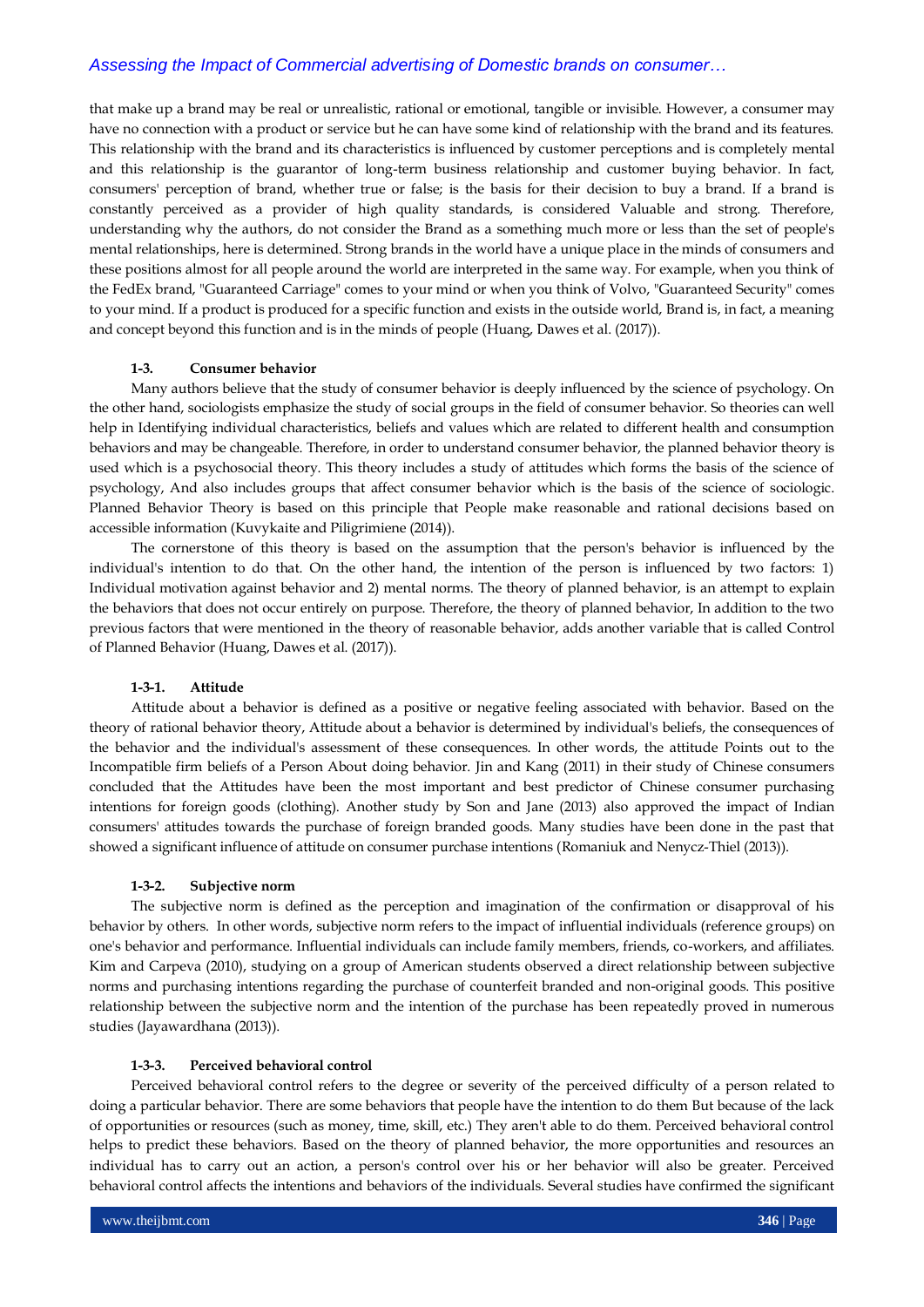relationship between perceived behavioral control and purchasing intentions. Past studies have also acknowledged the direct relationship between perceived behavioral control and real shopping behavior (Merchant and Rose (2013)).

## **II. Research methodology**

This research has been defined in order to assess the impact of Commercial advertising of domestic brands of Electronic Equipment Manufacturers on consumer behavior. In this research, to test the hypotheses about the Relationship between the Variables of Commercial advertising of domestic brands and Consumer Behavior Field data research method is used which is collected through a questionnaire. This research is in terms of purpose is Applied, in terms of method is Descriptive and in terms of time is in the type of Survey research method. Also, the present study, in terms of purpose, is an applied research and in terms of how it is done, it is placed in the Group of Surveyingcorrelation research. Because in this study, researcher has used the inferential statistics (regression test) to examine the effect of variables and their relationships. As the result of this study can be useful to improve the identification of consumer behavior of electronic equipment manufacturers. So in terms of purpose it Has that aspects of A Developmental - applied research. Also as this research does not consider the data associated with the lamb of the time, it is not in the type of cross-sectional research.

In order to direct the analysis path, a main hypothesis and three subsidiary ones were developed Based on identified findings in the studies conducted in the relevant research, these hypotheses are:

### **2-1 The main hypothesis**

1. Commercial advertising of domestic brands affects consumer behavior.

#### **2-2 Sub-hypotheses**

- 1. Commercial advertising of domestic brands affects attitude.
- 2. Commercial advertising of domestic brands affects the Subjective norms.
- 3. Commercial advertising of domestic brands affects perceived behavioral control.

According to the above mentioned contents and the four hypotheses, the following conceptual model is presented Based on the planned behavior theory in order to understand the impact of Commercial advertising of domestic brands of Electronic equipment Manufacturers on consumer behavior:



Figure 1: The Conceptual Model of the impact of Commercial advertising of domestic brands of Electronic Equipment Manufacturers on consumer behavior

## **2-3 Data Collection Tool**

In order to collect the required data, a researcher-made questionnaire was used. The questionnaire statements were extracted through a review of previous research. Also required content are Collected by studying books and previous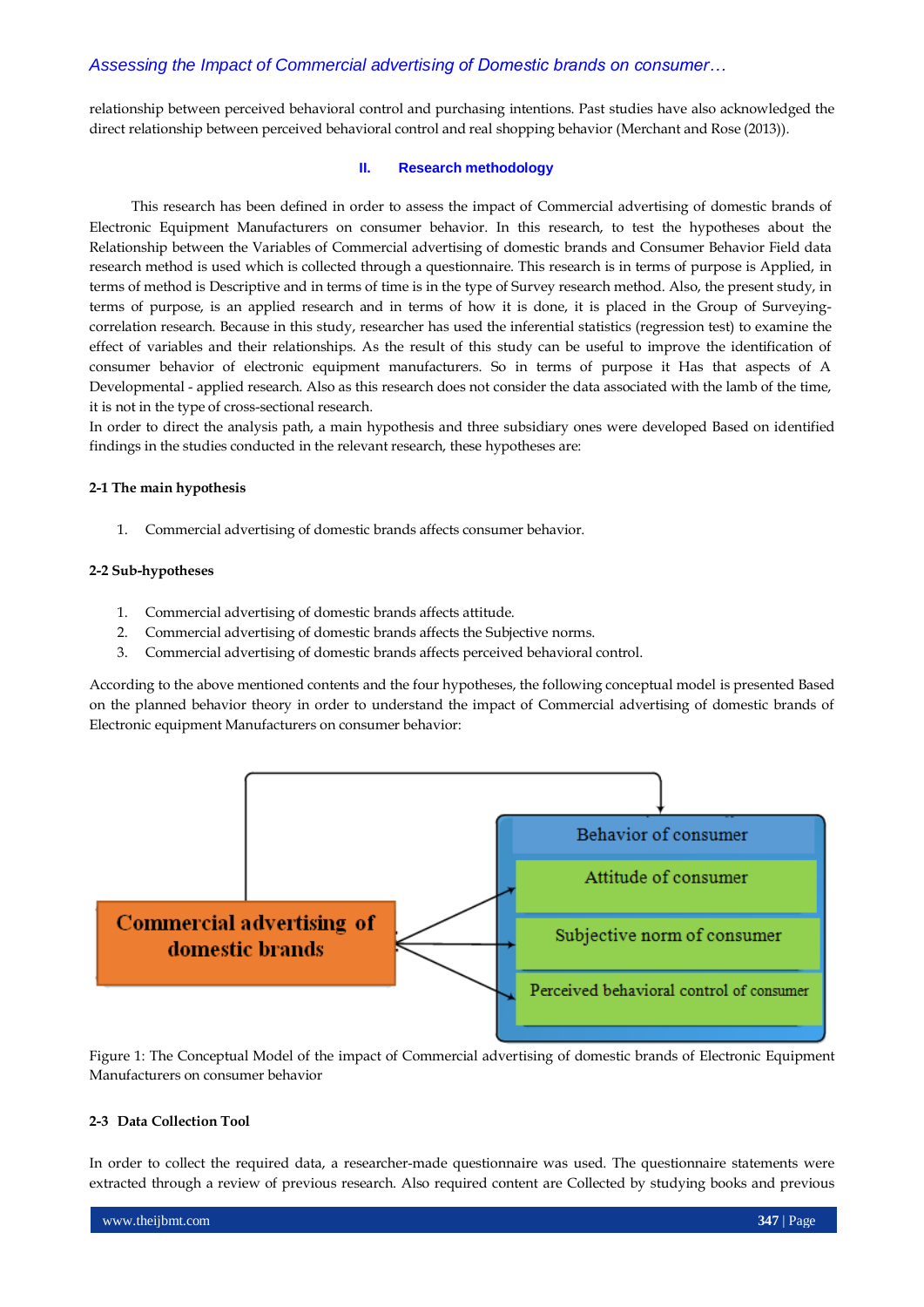research related to the research topic and Websites and internal and external scientific articles and then with the guidance of a supervisor and a few expert comments, To analyze the research information, a Questionnaire based on the five-point Likert scale (I totally agree, I agree, I do not mind, I disagree, I totally disagree) Was prepared For distribution among relevant respondents. The questionnaire was contained 23 statements that the Variable of Commercial advertising of domestic brands with 6 statements, (Questions 1-6) and consumer behavior variable with 17 statements, (The variable of attitude with 5 statements (questions 7-11), The subjective norm variable with 6 statements (Questions 11-17) And perceived behavioral control variable with 6 statements (questions 18-23)) Were measured.

#### **2-4 Investigating the validity of data collection tool**

To assess the reliability or validity of the research scale, The Procedure for extracting components of measured variables from conducted researches and then localizing it using expert opinions and also a pilot model has been used. Accordingly, evaluation of the two features of content validity and measurement scale was in terms of a qualitative judgment. That is the questionnaire of this research had a 3 Content validity. Because components of the measured variables have taken from relevant research studies, And the questionnaire constructs are properly understood by members of the statistical sample. For this purpose, the Designed questionnaire as a Pre-test, was provided to 10 professors and experts; Then after correction and modifying some materials from them, again it provided to the 30 member of the Preliminary statistical community and according to Corrective comments of this group, the relevance of the questions was ensured according to the statistical population of the study. Finally, a final questionnaire was designed and was used for data collection.

#### **2-5 Reliability of the data collection tool**

One of the most common ways to measure reliability of the questionnaire is Cronbach's alpha coefficient which has been invented by Cronbach. The purpose of reliability of the questionnaire is that if the measured properties be Re-measured in the same way and under the same conditions and at different times almost identical Results will be achieved. Cronbach's alpha coefficients is used to measure the level of one-dimensional attitudes, ideas, and so on. In fact, we want to see to what extent the Interpretation of respondents from questions was the same. The basis of this coefficient is based on the scale. The scale is a handful of numbers which on a continuum is assigned to people, things or behaviors in order to quantify the qualities. The most commonly used scale in social researches is the Likert scale. The Likert scale is based on the assumption that the statements have a same weight. Thus some Scores will be given to each item (For example, from 1 to 5 for a 5-point Likert scale) which the sum of the scores that each person gets from the statements, will represent his tendency. Cronbach's alpha is generally calculated using one of the following relationships (Torelli and Rodas (2017)).

$$
\alpha = \frac{k}{k-1} \left( 1 - \frac{\sum_{i=1}^{k} S_i^2}{\sigma^2} \right)
$$
\nOr\n
$$
\alpha = \frac{k\overline{C}}{\overline{V} + (k-1)\overline{C}}
$$
\n(1)

Which in this relationship K is the number of questions,  $S_i^2$  is Variance of Question i,  $\sigma^2$  is Variance of total sum of

questions,  $C$  is Average covariance between questions,  $V$  is the average variance of questions. Using the definition of Cronbach's alpha, we can conclude that: 1) whatever the positive correlation between the questions increases, Cronbach's alpha will increase and vice versa; 2) whatever the average variance of questions increases, Cronbach's alpha will decrease; 3) Increasing the number of questions will have a positive or negative impact on the Cronbach's alpha (Depending on the correlation between questions); 4) Increasing the sample size, Reduces the average variance of questions And thus increase the Cronbach Alpha. Obviously, the closer the Cronbach Alpha to one, internal consistency between questions was greater and as a result, questions will be more homogeneous. Cronbach Has suggested that the coefficient of 45% is low, 75% is moderate and acceptable, and 95% is high. Obviously, if the alpha value be low, it should be checked that by eliminating which questions, its value can be increased (Mantovani, de Andrade et al. (2017)).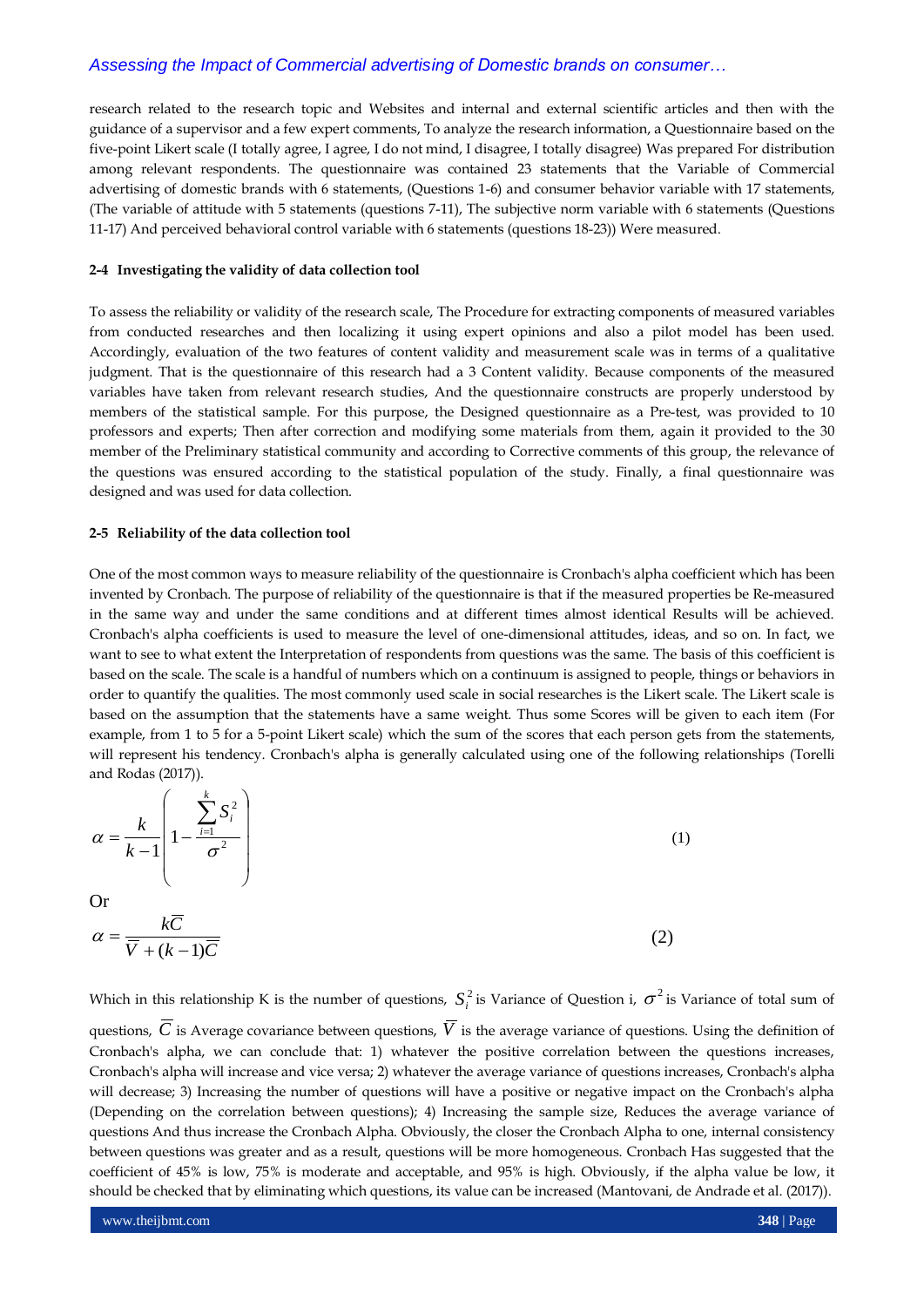In this research, using SPSS software, Cronbach's alpha was measured for research variables, whose results are presented in Table 1. The results show that the value of Cronbach's alpha for each of the four variables in this study are Higher than 0.7, and Therefore, it has an acceptable reliability.

| Table 1. Crombach 5 aipha for research variables |                                           |                   |                         |  |  |  |  |  |
|--------------------------------------------------|-------------------------------------------|-------------------|-------------------------|--|--|--|--|--|
| <b>Test coefficient</b>                          | <b>Component</b>                          | <b>Variable</b>   | <b>Type of variable</b> |  |  |  |  |  |
| 0.912                                            | Commercial advertising of domestic brands | Independent       |                         |  |  |  |  |  |
| 0.851                                            | Attitude                                  |                   |                         |  |  |  |  |  |
| 0.871                                            | Subjective norm                           | Consumer behavior |                         |  |  |  |  |  |
| 0.824                                            | Perceived behavioral control              |                   |                         |  |  |  |  |  |

## **2-6 Statistical society and sample**

It is certain that Implementation of a research will not be possible without its territories. The statistical society in each research is all the elements and people who are common in a geographic scale (world or regional) in an industry. The statistical population of this study are include the managers of active electronic equipment companies in Tehran. Sampling is one of the most important issues in social statistics, as far as according to Ellis and Roberts, the basic concept in social statistics is the statistical society and sample. By definition, Sample is a number of people in the community whose traits are similar to those of the community and representing the community and have the integrity and harmony with the people of the community. The Cochran relationship was used to select the sample size. The Cochran relationship and its parameters are described below (Boerman and Kruikemeier (2016)):

$$
n = \frac{Nt^2pq}{\varepsilon^2(N-1) + t^2pq}
$$
 (3)

In this relationship, we have, n: Minimum sample size, N: Size of statistical population, t: the value of Normal variable Corresponding to a confidence level of  $\alpha$ -1, is considered 1.96,  $\varepsilon$  : Allowed error rate, equivalent to 0.05, p: Estimation of the ratio of variable Attribute and q: p-1. In this research, the statistical population are 150 people which using the Cochran equation, the Number of triable people (Statistical sample) have been evaluated Equal to 109 and these people were selected completely random and among the statistical community as statistical samples.

$$
n = \frac{Nt^2pq}{\varepsilon^2(N-1) + t^2pq} = \frac{150 \times 1.96 \times 0.5 \times 0.5}{(0.05)^2 \times (150 - 1) + (1.96 \times 0.5 \times 0.5)} = 108.08 \approx 109
$$
 (4)

The demographic characteristics of the statistical sample are in accordance with the data in Table 2.

| <b>Frequency percentage</b> | <b>Frequency</b> | <b>Variable</b>         |                 |  |
|-----------------------------|------------------|-------------------------|-----------------|--|
| 79.82                       | 87               | Men                     | <b>Sex</b>      |  |
| 20.18                       | 22               | Women                   |                 |  |
| 47.71                       | 52               | $25 - 30$               |                 |  |
| 31.19                       | 34               | $31 - 35$               | Age             |  |
| 21.10                       | 23               | $36 - 40$               |                 |  |
| 6.42                        | 7                | <b>Advanced Diploma</b> | Education       |  |
| 69.72                       | 76               | <b>Bachelor</b>         |                 |  |
| 23.85                       | 26               | Master's degree         |                 |  |
| 49.54                       | 54               | $1 - 5$                 |                 |  |
| 29.36                       | 32               | $6 - 10$                |                 |  |
| 14.68                       | 16               | $11 - 15$               | Work experience |  |
| 6.42                        | 7                | $16 - 20$               |                 |  |

**Table 2: Distribution and frequency percentage of triable related to demographic variables**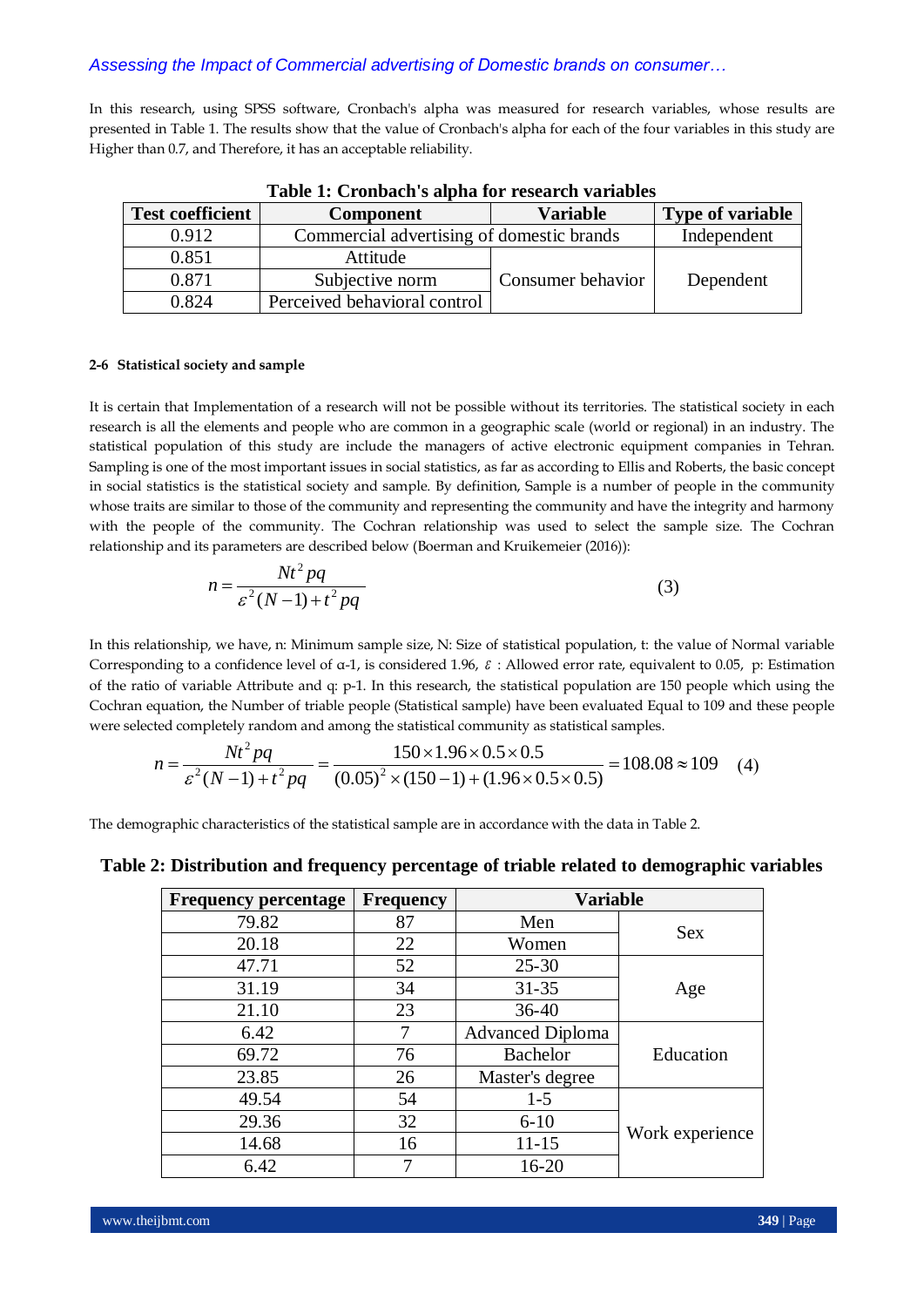According to Table 2 it can be expressed that Men's group with a frequency of 79.82 and the women's group with a frequency of 20.18 respectively have the highest and lowest frequency. Age group 25 to 30 years with a frequency of 47.71 and Age group 36 to 40 years with a frequency of 21.10 years have the highest and lowest frequency, respectively. In the bachelor group with a frequency of 69.72 and in the Advanced Diploma group with a frequency of 6.42 respectively have the highest and lowest frequency. In the group of 1 to 5 years with a frequency of 49.54 and in the group of 16 to 20 years with a frequency of 6.42 have the highest and lowest frequency, respectively.

#### **III. Research results and findings**

#### **3-1. Kolmogorov-Smirnov test**

Before testing the hypotheses, the Suitable type of test for testing them should be determined. Based on whether or not the collected data are normal, the type of test will be determining; In order to evaluate and assess the normality The Kolmogorov-Smirnov test is uses. This test is a distribution matching test for quantitative data. If the researcher has a sample of a quantitative amounts and wants to determine that does this sample obtained from a community with normal distribution or not, he uses this test. Normality test of a distribution is one of the most common tests for small samples which the scholar doubts about its normality. For this purpose, The Kolmogorov-Smirnov test is a good test. In SPSS software this test has been used to matching the four different distributions i.e. Normal, Poisson, Exponential, and Uniform. This method is based on the difference between the relative cumulative frequencies of observations with Expected value under the null hypothesis. The null hypothesis states that the selected sample has a normal distribution (Poisson, exponential, or uniform) (Bell and Buchner (2018)). Kolmogorov-Smirnov test for distribution matching, Compares Cumulative probabilities of values in the data set with the cumulative probabilities of the same quantities in a certain theoretical distribution. If the difference be large enough, this test will show that the data are not consistent with one of the theoretical distributions. In this test, if the significance level be less than 5% the null hypothesis is rejected That is, data cannot have a specific distribution, such as Normal, Poisson, Exponential, or Uniform. In this study, to investigate the normality of the data of the research variables, The Kolmogorov-Smirnov test was used. Therefore, the null hypothesis and argument is presented in the following form (Mantovani, de Andrade et al. (2017)):

- Null hypothesis, Error greater than 0.05, If, in the value of the parameter of significance coefficient or decision criterion, the error be greater than 0.05, this indicates that the null hypothesis is accepted. This means that there is no reason to rejecting the hypothesis that the desired sample is obtained from the normal distribution and distribution of the relevant variable data is normal.
- Argument hypothesis, Error less than 0.05, if, in the value of the parameter of significance coefficient or decision criterion, the error be less than 0.05, this indicates that the Argument hypothesis is accepted. This means that there is no reason to accepting the hypothesis that the desired sample is obtained from the normal distribution and distribution of the relevant variable data is not normal.

Results of the Kolmogorov-Smirnov test for variables of this study are presented in the Table 3.

| <b>Test result</b>   | significance<br>level | <b>Test</b><br>coefficient | Component                                    | <b>Variable</b> |
|----------------------|-----------------------|----------------------------|----------------------------------------------|-----------------|
|                      | 0.62                  | 1.58                       | Commercial advertising of domestic<br>brands |                 |
| Data have the normal | 0.57                  | 1.93                       | Attitude                                     |                 |
| distribution         | 0.85                  | 2.68                       | Subjective norm                              | Consumer        |
|                      | 0.67                  | 2.11                       | Perceived<br>behavioral control              | behavior        |

## **Table 3: The result of the Kolmogorov-Smirnov test**

Output of statistical software regarding normality of distribution of the Commercial advertising of domestic brands and Consumer behavior (attitude, subjective norm and perceived behavioral control) variables Show that at a significance level of 5%, the argument hypothesis is rejected and the data have a normal distribution.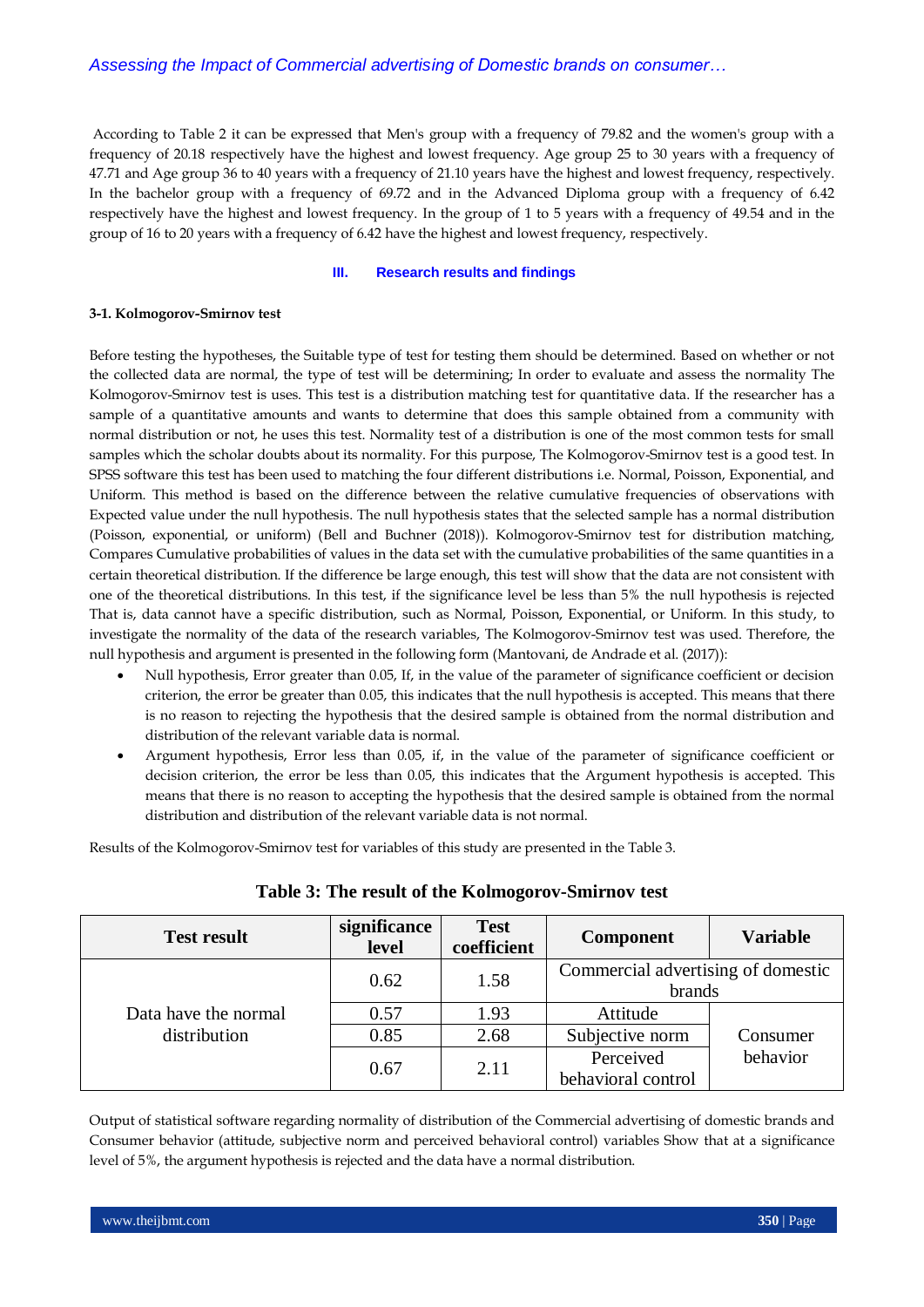## **3-2. Hypotheses Test**

Main hypothesis: Commercial advertising of domestic brands affects consumer behavior. In order to test this hypothesis, a One-variable regression test was used the results of which are presented below.

|                                         |                              |              | Dependent Variable: Consumer behavior           |                         |                                                 |
|-----------------------------------------|------------------------------|--------------|-------------------------------------------------|-------------------------|-------------------------------------------------|
| <b>Result</b>                           | <b>Significance</b><br>level | t statistics | <b>Standard</b><br>deviation of<br>coefficients | <b>Coefficients</b>     | Independent<br>variable                         |
|                                         | 0.000                        | 36.91        | 0.078                                           | 2.886                   | Intercept                                       |
| Acceptance<br>of argument<br>hypothesis | 0.000                        | 4.58         | 0.027                                           | 0.125                   | Commercial<br>advertising of<br>domestic brands |
| 20.975                                  |                              |              | <b>F</b> statistics                             |                         |                                                 |
| 0.000                                   |                              |              | Significance<br>level of F<br>statistics        | Analysis of<br>variance |                                                 |
| 0.55                                    |                              |              | The coefficient<br>of<br>determination          | Ability to              | Test                                            |
| 0.53                                    |                              |              | Adjusted<br>coefficient of<br>determination     | explain                 |                                                 |
| 2.098                                   |                              |              | Durbin-Watson<br>statistics                     | Error<br>Independence   |                                                 |

|  |  | Table 4: Coefficients of processing the regression model for the main hypothesis |
|--|--|----------------------------------------------------------------------------------|
|  |  |                                                                                  |

The significance level of the F statistics ( $Sig = 0/000 < 0/05$ ) was Less than 5% and it shows that the hypothesis is accepted with 95% confidence and There is a significant relationship between Commercial advertising of domestic brands and Consumer behavior. Also, with respect to the determination coefficient (0.55), it can be said that the proposed model is fitted with high accuracy and on the other hand, the amount of adjusted determination coefficient (0.53), attests to the fact that Independent variables account for about 53% of variations in dependent variables. As the Durbin-Watson statistics (2.098) is between 1.5 and 2.5, so it can be concluded that there is no Serial correlation problem in error terms of the regression between variables. Significance Levels of the Independent Variable Coefficient i.e Commercial advertising of domestic brands Show that this independent variable in the presented regression model have an effect on the dependent variable of consumer behavior. On the other hand, the significance level of the Intercept shows that the regression model also has an Intercept. On the other hand, the coefficients of Intercept (2.886) and Commercial advertising of domestic brands (0.125) have been reported with a positive sign and shows a direct relationship between these coefficients and the dependent variable.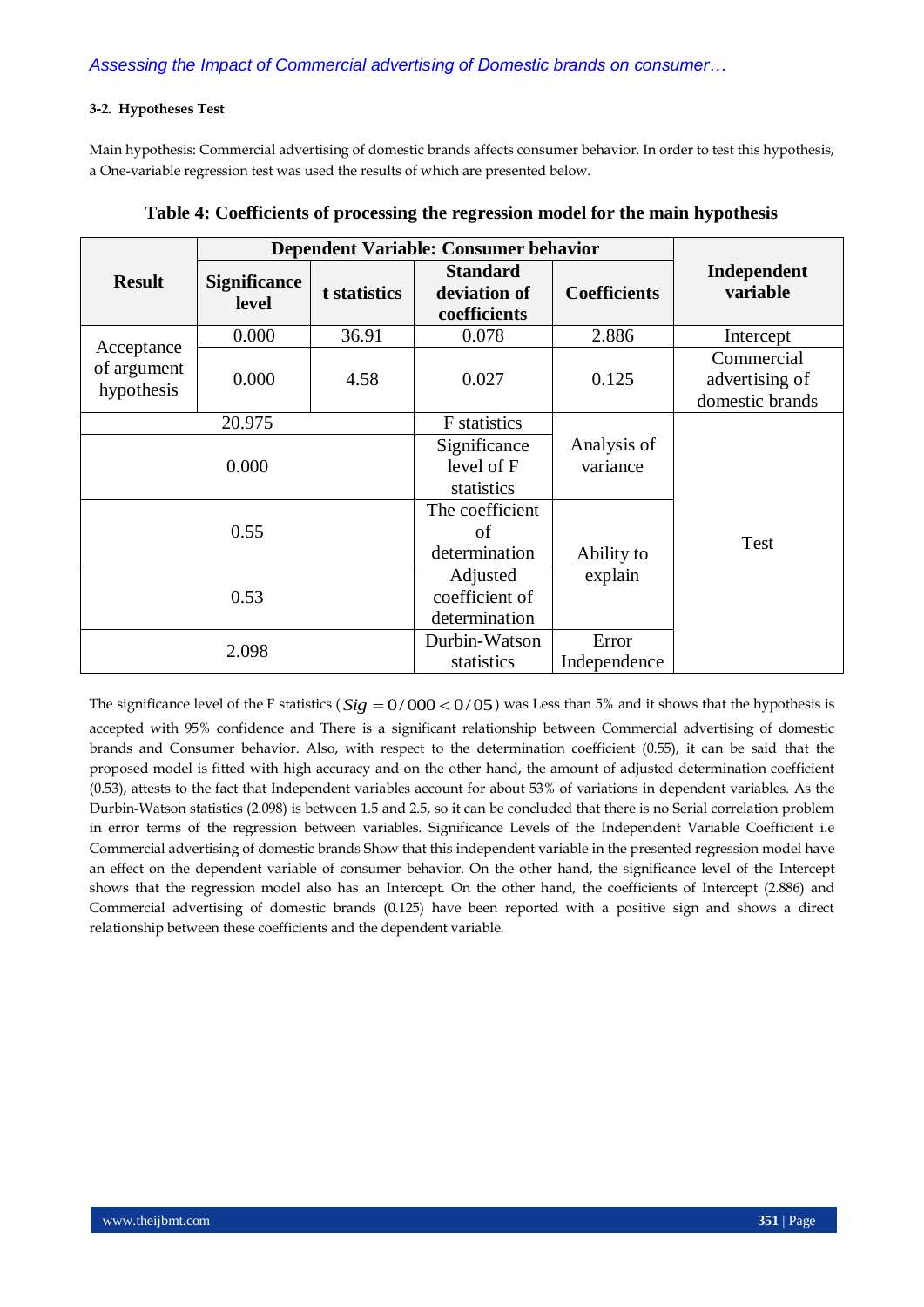## **First sub-hypothesis: Commercial advertising of domestic brands affects attitudes.**

In order to test this hypothesis a One-variable regression test is used, the results of which are presented below:

|                                         |                              |                                          | <b>Dependent Variable: attitude</b>             |                       |                                                 |
|-----------------------------------------|------------------------------|------------------------------------------|-------------------------------------------------|-----------------------|-------------------------------------------------|
| <b>Result</b>                           | <b>Significance</b><br>level | t statistics                             | <b>Standard</b><br>deviation of<br>coefficients | <b>Coefficients</b>   | Independent<br>variable                         |
|                                         | 0.000                        | 68.886                                   | 0.045                                           | 3.109                 | Intercept                                       |
| Acceptance<br>of argument<br>hypothesis | 0.002                        | 3.125                                    | 0.049                                           | 0.153                 | Commercial<br>advertising of<br>domestic brands |
| 9.767                                   |                              |                                          | F statistics                                    |                       |                                                 |
| 0.000                                   |                              | Significance<br>level of F<br>statistics | Analysis of<br>variance                         |                       |                                                 |
| 0.27                                    |                              | The coefficient<br>of<br>determination   | Ability to                                      | Test                  |                                                 |
|                                         | 0.24                         |                                          |                                                 | explain               |                                                 |
| 2.108                                   |                              |                                          | Durbin-Watson<br>statistics                     | Error<br>Independence |                                                 |

# **Table 5: Coefficients of processing the regression model for the First sub-hypothesis**

The significance level of F statistics ( $Sig = 0/000 < 0/05$ ) was Less than 5% and it shows that The hypothesis is accepted with 95% confidence And There is a significant relationship between the commercial advertising of domestic brands and attitudes. Also according to the coefficient of determination (0.27) it can be said that the proposed model is fitted with high precision. On the other hand, value of the adjusted coefficient of determination (0.24) attests to the fact that the Independent variables account for about 24% of variations in dependent variables. As the Durbin-Watson statistics (2.108) is between 1.5 and 2.5, so it can be concluded that there is no Serial correlation problem in error terms of the regression between variables. Significance Levels of the Independent Variable Coefficient i.e. Commercial advertising of domestic brands Show that this independent variable in the presented regression model have an effect on the dependent variable i.e. attitude. On the other hand, the significance level of the Intercept shows that the regression model also has an Intercept. On the other hand, the coefficients of Intercept (3.109) and Commercial advertising of domestic brands (0.153) have been reported with a positive sign and shows a direct relationship between these coefficients and the dependent variable.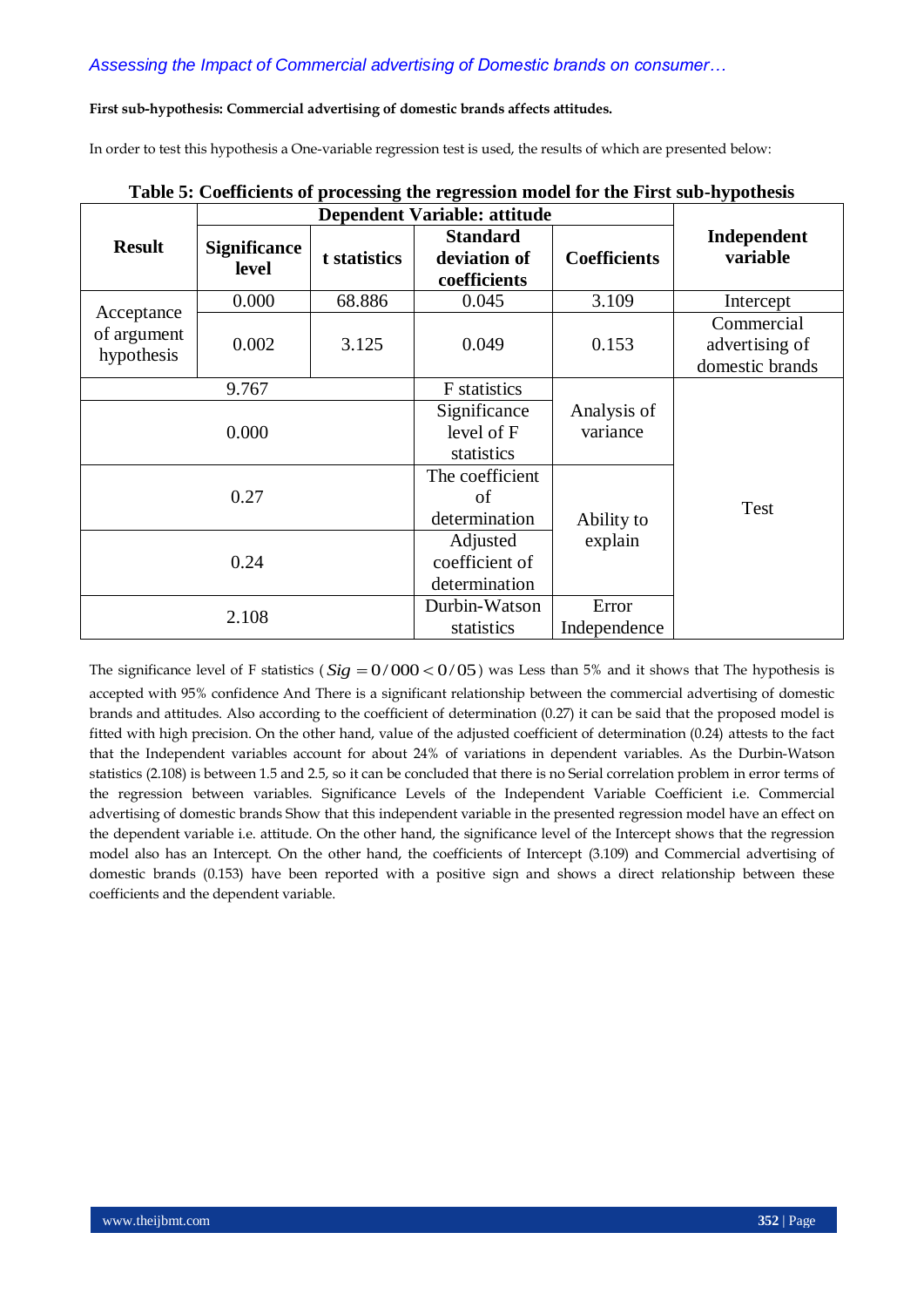**Second sub-hypothesis: Commercial advertising of domestic brands affects subjective norm.** In order to test this hypothesis a One-variable regression test is used, the results of which are presented below:

|                                         |                                     |                                             | Dependent Variable: subjective norm             |                         |                                                 |
|-----------------------------------------|-------------------------------------|---------------------------------------------|-------------------------------------------------|-------------------------|-------------------------------------------------|
| <b>Result</b>                           | <b>Significance</b><br><b>level</b> | t statistics                                | <b>Standard</b><br>deviation of<br>coefficients | <b>Coefficients</b>     | Independent<br>variable                         |
|                                         | 0.000                               | 33.474                                      | 0.092                                           | 3.066                   | Intercept                                       |
| Acceptance<br>of argument<br>hypothesis | 0.07                                | 1.818                                       | 0.04                                            | 0.072                   | Commercial<br>advertising of<br>domestic brands |
| 3.306                                   |                                     | F statistics                                |                                                 |                         |                                                 |
| 0.000                                   |                                     |                                             | Significance<br>level of F<br>statistics        | Analysis of<br>variance |                                                 |
| 0.37                                    |                                     |                                             | The coefficient<br>of<br>determination          | Ability to              | Test                                            |
| 0.34                                    |                                     | Adjusted<br>coefficient of<br>determination | explain                                         |                         |                                                 |
| 2.097                                   |                                     |                                             | Durbin-Watson<br>statistics                     | Error<br>Independence   |                                                 |

# **Table 6: Coefficients of processing the regression model for the Second sub-hypothesis**

The significance level of F statistics ( $Sig = 0/000 < 0/05$ ) was Less than 5% and it shows that The hypothesis is accepted with 95% confidence And There is a significant relationship between the commercial advertising of domestic brands and subjective norm. Also according to the coefficient of determination (0.37) it can be said that the proposed model is fitted with high precision. On the other hand, value of the adjusted coefficient of determination (0.34) attests to the fact that the Independent variables account for about 24% of variations in dependent variables. As the Durbin-Watson statistics (2.097) is between 1.5 and 2.5, so it can be concluded that there is no Serial correlation problem in error terms of the regression between variables. Significance Levels of the Independent Variable Coefficient i.e. Commercial advertising of domestic brands Show that this independent variable in the presented regression model have an effect on the dependent variable i.e subjective norm. On the other hand, the significance level of the Intercept shows that the regression model also has an Intercept. On the other hand, the coefficients of Intercept (3.066) and Commercial advertising of domestic brands (0.072) have been reported with a positive sign and shows a direct relationship between these coefficients and the dependent variable.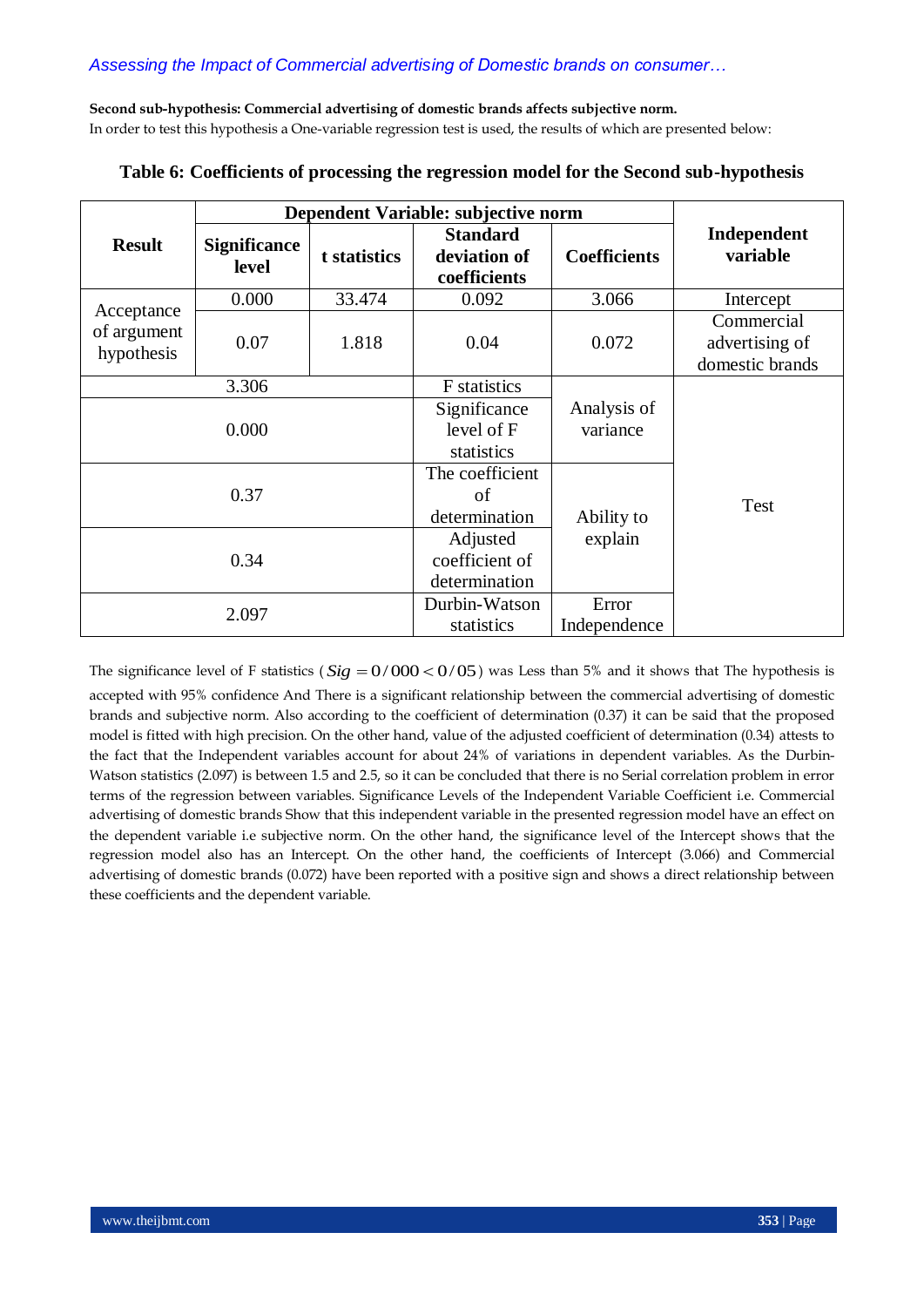**Third sub-hypothesis: Commercial advertising of domestic brands affects Perceived behavioral control.** In order to test this hypothesis a One-variable regression test is used, the results of which are presented below:

|                                         |                              |                                             | Dependent Variable: Perceived behavioral control |                         |                                                 |
|-----------------------------------------|------------------------------|---------------------------------------------|--------------------------------------------------|-------------------------|-------------------------------------------------|
| <b>Result</b>                           | <b>Significance</b><br>level | t statistics                                | <b>Standard</b><br>deviation of<br>coefficients  | <b>Coefficients</b>     | Independent<br>variable                         |
|                                         | 0.000                        | 20.915                                      | 0.095                                            | 1.99                    | Intercept                                       |
| Acceptance<br>of argument<br>hypothesis | 0.000                        | 13.315                                      | 0.024                                            | 0.326                   | Commercial<br>advertising of<br>domestic brands |
| 177.29                                  |                              | F statistics                                |                                                  |                         |                                                 |
| 0.000                                   |                              |                                             | Significance<br>level of F<br>statistics         | Analysis of<br>variance |                                                 |
| 0.41                                    |                              | The coefficient<br>of<br>determination      | Ability to                                       | <b>Test</b>             |                                                 |
| 0.39                                    |                              | Adjusted<br>coefficient of<br>determination | explain                                          |                         |                                                 |
| 2.250                                   |                              |                                             | Durbin-Watson<br>statistics                      | Error<br>Independence   |                                                 |

**Table 7: Coefficients of processing the regression model for the Second sub-hypothesis**

The significance level of F statistics ( $Sig = 0/000 < 0/05$ ) was Less than 5% and it shows that The hypothesis is accepted with 95% confidence And There is a significant relationship between the commercial advertising of domestic brands and Perceived behavioral control. Also according to the coefficient of determination (0.41) it can be said that the proposed model is fitted with high precision. On the other hand, value of the adjusted coefficient of determination (0.39) attests to the fact that the Independent variables account for about 24% of variations in dependent variables. As the Durbin-Watson statistics (2.250) is between 1.5 and 2.5, so it can be concluded that there is no Serial correlation problem in error terms of the regression between variables. Significance Levels of the Independent Variable Coefficient i.e. Commercial advertising of domestic brands Show that this independent variable in the presented regression model have an effect on the dependent variable i.e. Perceived behavioral control. On the other hand, the significance level of the Intercept shows that the regression model also has an Intercept. On the other hand, the coefficients of Intercept (1.99) and Commercial advertising of domestic brands (0.326) have been reported with a positive sign and shows a direct relationship between these coefficients and the dependent variable.

### **IV. Conclusions**

Advertising activities can be categorized as factors that Affect Brand Strength and Have a close relationship with brand equity. Today, many companies have realized that to maintain the value and develop their brand in comparison with competitors and to communicate with their customers and reducing the risk of losing markets, they have to strengthen their marketing communications, and have a good mix promotion and Use promotional and activities Such as commercial Advertising as a defensive shield. The purpose of many Advertising activities is increasing the consumer awareness and creating additional incentive to buy and influencing the consumer shopping behavior Which causes Stimulating and Quick Response in the sale. Advertising is one of the variables that a company can use to increasing the consumer awareness and knowledge in order to change their response to brand development. In general, the use of advertising increases the chances of brand development acceptance. Some researchers believe that providing information about brand development, correlates with brand associations and its goals. This information can moderate the effect of brand image on Attitudes towards brand development Provided that Companies use advertising that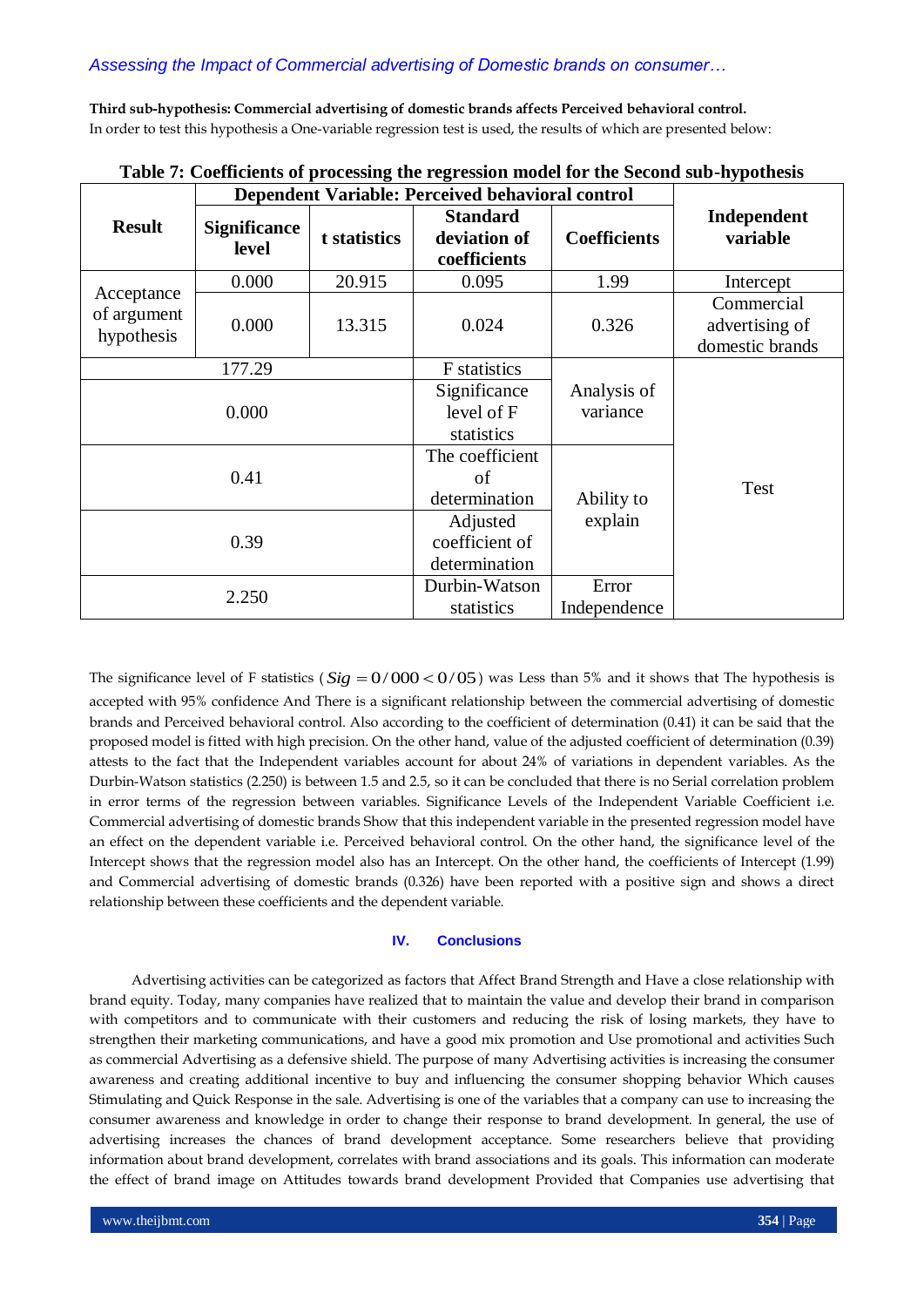properly combine brand associations with associations of new group. Consumers are looking forward to make significant All the information they receive, whether this information are in line with their expectations or not. In this process, the consumer will be likely to remember its stored brand associations which these associations will facilitate the Assessment of provided information and new product.

In this research, using a researcher-made questionnaire containing 23 statements and gathering the views of 109 managers of active electronic equipment companies in Tehran, the effects of Commercial advertising of domestic brand on consumer behavior were investigated and the following results were obtained.

First sub-hypothesis: Commercial advertising of domestic brands affects attitudes. In order to test this hypothesis a One-variable regression test is used. The significance level of F statistics () was Less than 5% and it shows that The hypothesis is accepted with 95% confidence and There is a significant relationship between the commercial advertising of domestic brands and attitudes. Also according to the coefficient of determination (0.27) it can be said that the proposed model is fitted with high precision. On the other hand, value of the adjusted coefficient of determination (0.24) attests to the fact that the Independent variables account for about 24% of variations in dependent variables. As the Durbin-Watson statistics (2.108) is between 1.5 and 2.5, so it can be concluded that there is no Serial correlation problem in error terms of the regression between variables. Significance Levels of the Independent Variable Coefficient i.e. Commercial advertising of domestic brands Show that this independent variable in the presented regression model have an effect on the dependent variable i.e. attitude. On the other hand, the significance level of the Intercept shows that the regression model also has an Intercept. On the other hand, the coefficients of Intercept (3.109) and Commercial advertising of domestic brands (0.153) have been reported with a positive sign and shows a direct relationship between these coefficients and the dependent variable.

Second sub-hypothesis: Commercial advertising of domestic brands affects subjective norm. In order to test this hypothesis a One-variable regression test is used. The significance level of F statistics () was Less than 5% and it shows that The hypothesis is accepted with 95% confidence and There is a significant relationship between the commercial advertising of domestic brands and subjective norm. Also according to the coefficient of determination (0.37) it can be said that the proposed model is fitted with high precision. On the other hand, value of the adjusted coefficient of determination (0.34) attests to the fact that the Independent variables account for about 24% of variations in dependent variables. As the Durbin-Watson statistics (2.097) is between 1.5 and 2.5, so it can be concluded that there is no Serial correlation problem in error terms of the regression between variables. Significance Levels of the Independent Variable Coefficient i.e. Commercial advertising of domestic brands Show that this independent variable in the presented regression model have an effect on the dependent variable i.e. subjective norm. On the other hand, the significance level of the Intercept shows that the regression model also has an Intercept. On the other hand, the coefficients of Intercept (3.066) and Commercial advertising of domestic brands (0.072) have been reported with a positive sign and shows a direct relationship between these coefficients and the dependent variable.

Third sub-hypothesis: Commercial advertising of domestic brands affects Perceived behavioral control. In order to test this hypothesis a One-variable regression test is used. The significance level of F statistics () was Less than 5% and it shows that The hypothesis is accepted with 95% confidence And There is a significant relationship between the commercial advertising of domestic brands and Perceived behavioral control. Also according to the coefficient of determination (0.41) it can be said that the proposed model is fitted with high precision. On the other hand, value of the adjusted coefficient of determination (0.39) attests to the fact that the Independent variables account for about 24% of variations in dependent variables. As the Durbin-Watson statistics (2.250) is between 1.5 and 2.5, so it can be concluded that there is no Serial correlation problem in error terms of the regression between variables. Significance Levels of the Independent Variable Coefficient i.e. Commercial advertising of domestic brands Show that this independent variable in the presented regression model have an effect on the dependent variable i.e Perceived behavioral control. On the other hand, the significance level of the Intercept shows that the regression model also has an Intercept. On the other hand, the coefficients of Intercept (1.99) and Commercial advertising of domestic brands (0.326) have been reported with a positive sign and shows a direct relationship between these coefficients and the dependent variable.

#### **References**

- [1.] Amrouche, N. and R. Yan (2017). "National brand's local advertising and wholesale-price incentive under prior versus no prior information." Industrial marketing management **64**: 161-174.
- [2.] Bell, R. and A. Buchner (2018). "Positive effects of disruptive advertising on consumer preferences." Journal of Interactive Marketing **41**: 1-13.